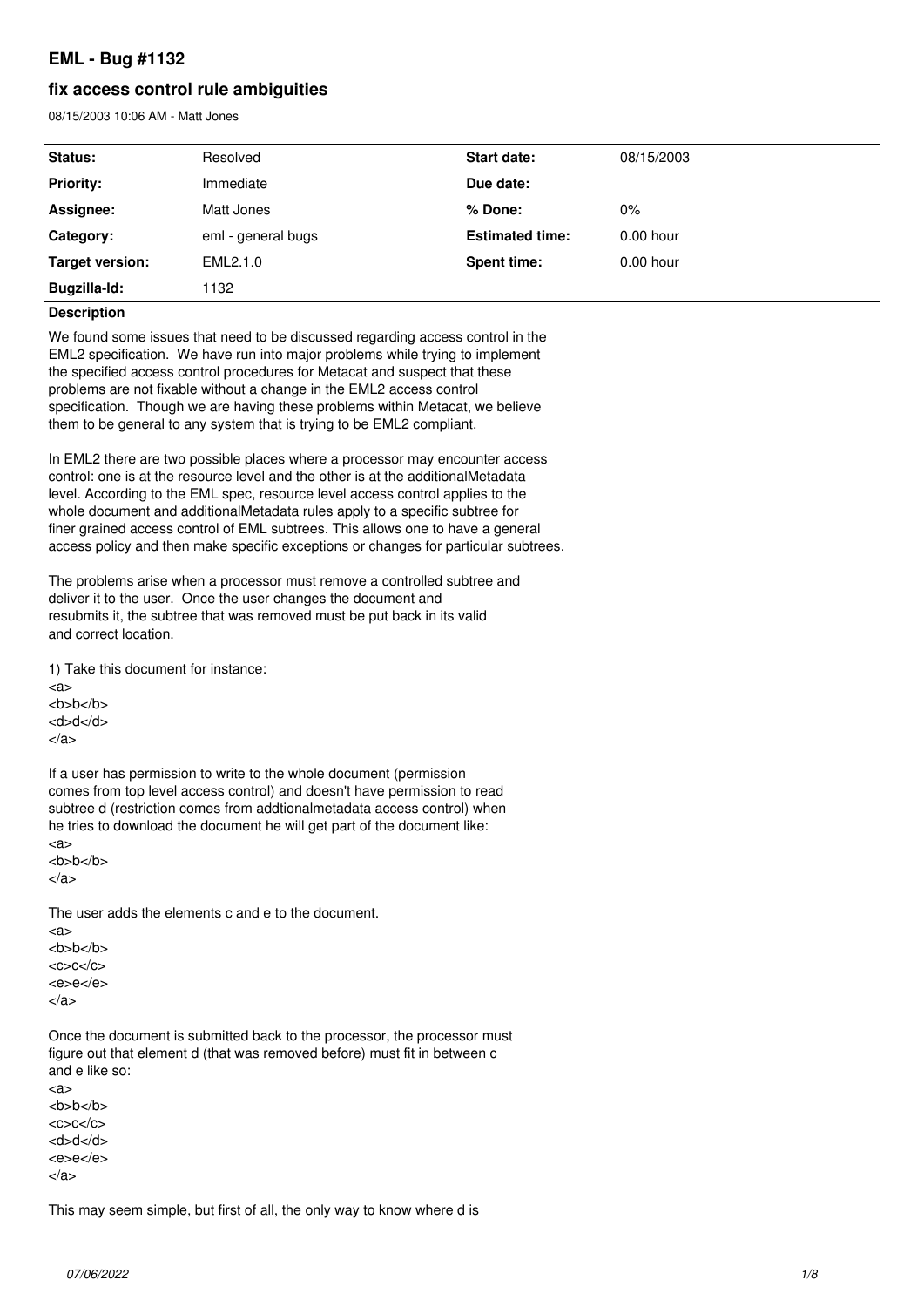supposed to go when you remove it is to store its parent id and its most immediate sibling(s) id(s). In this case d's parent is the same (a) but in the original document b was it's most immediate sibling. If d is inserted below b, the document becomes invalid. The only way to possibly know where d is allowed to be reinserted is to parse the schema which could still fail because element d could be legally allowed in many different locations (ie, it is not necessarily deterministic wrt node placement).

2) Nested subtrees also present a problem. <a id="100">  $$ <c id="200">c</c> <d>d</d>  $<$ /b> </a>

An access module in additionalMetadata could specify that a user has read access to c but not a. If the processor simply returns c but not a or sub-elements (besides c) of a, the resulting document makes no sense. We need some sort of cascade rule that says that once read has been taken away for a node, none of its children can be made 'readable'.

3) Previously we stated that there are two palaces for access information to exist. This is actually not quite correct. In EML2 each of the four resource level modules (dataset, software, citation and protocol) have their own embedded access module. Even though a document has only one resource level module, the other resource level modules are embedded in each other. For example, you can have a citation within a dataset. That citation has its own access module. We have not defined in the EML spec how that is to be handled by a processor. Should the top-level resource access description take precedence? Probably. Should the lower level elements be ignored, or used in a manner similar to additionalMetadata? If the latter, to what do they apply, themselves, or their parent resource (unlike additionalMetadata, there is no describes element here to clarify the situtation)?

Proposed solution:

Changing EML at this late date is hugely problematic. We feel that we should maintain our commitment to make changes in EML backwards compatible (ie, EML 2.0.0 docs would be valid 2.0.1 docs). However, we feel that this is an important bug that compromises the usefulness of EML, and so fixing it now is the right thing to do. Nevertheless, we should minimize the disruptiveness of the change by 1) trying not to change the schema structure, and 2) redefining semantics of access control in a more tractable way.

We propose to alter EML to allow only two levels of access control. The first would be document wide control, accomplished by a new "access" element on the root "eml" document. The second would be data control for specific data files, accomplished by an optional "access" element in the physical distribution module that applies to the data object being described. We should remove access from the eml-resource module (now that it is in the eml module itself), although this would be an incompatible schema change. Alternatively we could simply define in the spec that access elements on the "resource" module are to be ignored. Restricting access control to the metadata and data respectively would greatly simplify the processing of EML, although it would limit the granularity of access control within the EML document.

Here's a fragment that shows what this new model might look like:

<eml> ... <access>...</access> <-- defines overall access to all metadata ... <dataset> <access>...</access> <-- this is ignored <dataTable>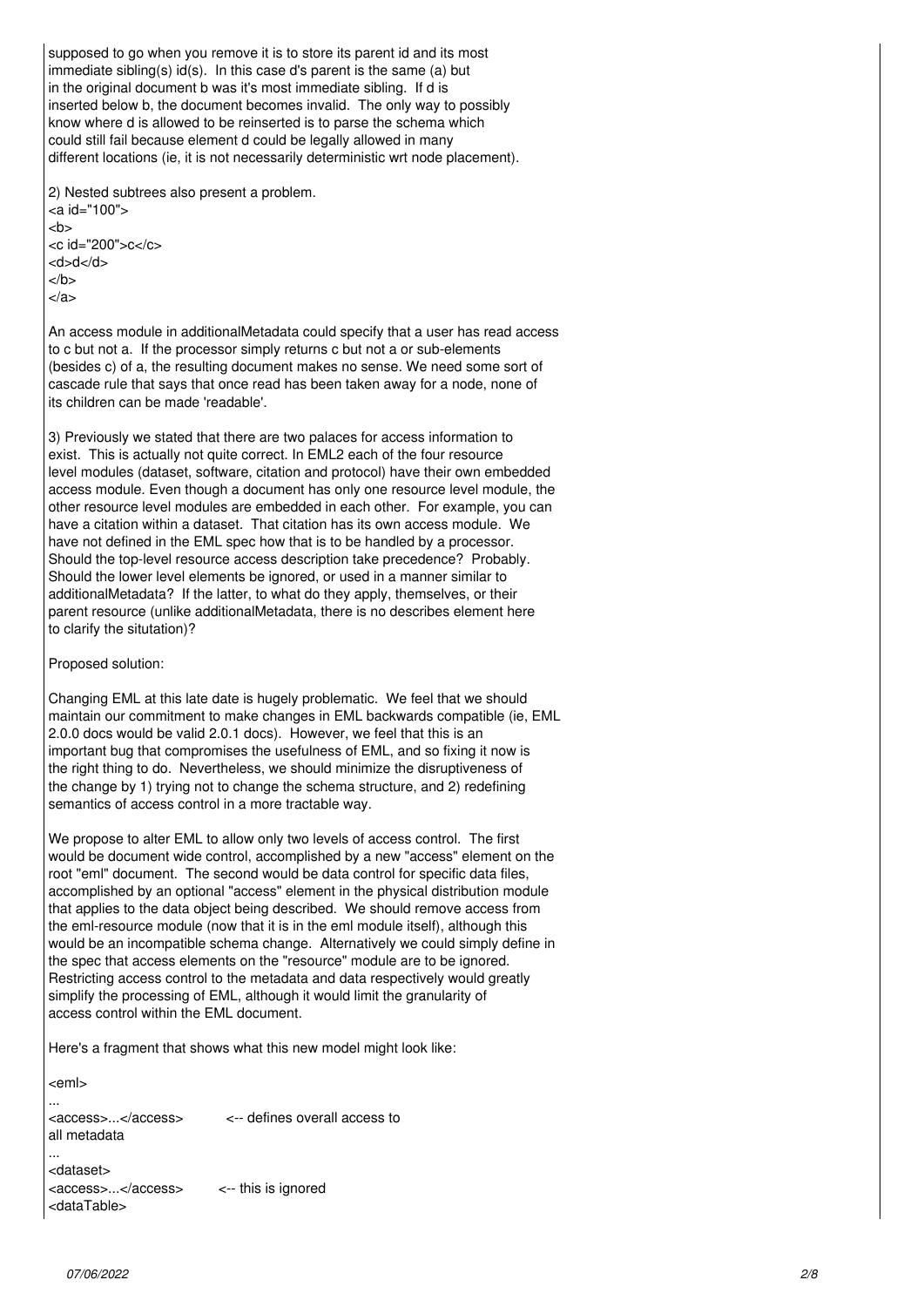<physical> <distribution> <access>...</access> <-- defines access to the data object in inline, online, or offline elements (ie, not the metadata itself, just the data) <inline>...</inline> </distribution> </physical> </dataTable> </dataset> </eml> Of course, these changes would make an access element that is present in the schema (under dataset, for example) be ignored. Which is certainly confusing. We have to choose the lesser of two evils: 1) keep it and ignore it, which is confusing but allows schema compatibility with 2.0.0, or 2) delete it, which is clearer but makes all 2.0.0 documents that use it invalid and must be transformed to become valid EML 2.0.1 documents. This is a tough choice. We also need to clarify how to interpret the values found in the 'permission' element, in that we should make it clear that 'changePermission' permission is needed to change an access block, not just 'write' permission. Currently the values we have (read, write, changePermission, all) are only tersely defined. Comments or suggestions are welcome! Jing, Chad, Matt, Dan, and Chris **Related issues:** Blocked by Metacat - Bug #968: Access control for eml2 documents **Resolved 01/23/2003** Blocked by Metacat - Bug #1674: Access control for eml-2.1.0 documents **Resolved 09/10/2004** Blocked by EML - Bug #3508: create a stylesheet for EML2.0.x to EML 2.1.0 **New 10/06/2008**

## **History**

.

.

## **#1 - 05/10/2004 03:22 PM - Saurabh Garg**

Notes taken based on the conversation on 6th May 2004:

1. Discussion on how Access should be handled in Metacat while reading eml 2.0.0 In eml 2.0.0 Access can be specified in following places. //eml/dataset/access //eml/citation/access

//eml/software/access //eml/protocol/access

//eml/additionalMetadata

Permissions in //eml/dataset/access will be applied to all the metadata and by default to the data. Any permissions specified in //eml/citation/access, //eml/software/access and //eml/protocol/access are ignored. So all the metadata has same permissions overall. However, access rules can still be specified for any data attached to the metadata. This can be done in following manner:

Define a reference id in the <distribution> for which you want to define the access control. e.g. <distribution id="xxyyzz">

. </distribution> To define the access rule for the above distribution, use //eml/additionalMetadata is following way: <additionalMetadata> <describes> xxyyzz </describes> <access>

. <access> </additionalMetadata>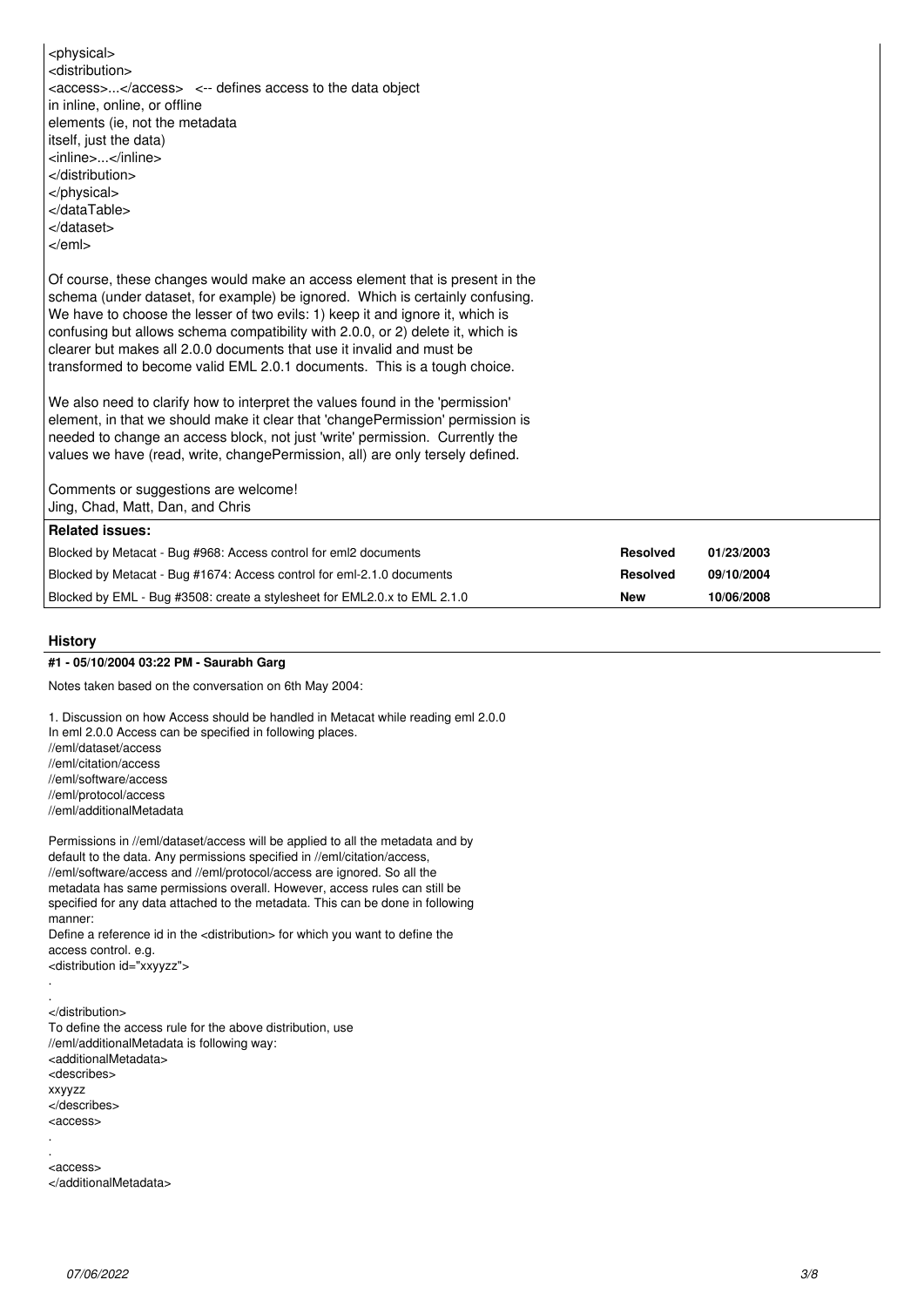If additioncalMetadata describes as id which is not defined in the current eml document, then that additioncalMetadata is ignored. If the id is defined in the current eml document, but is not in distribution tag, then also that additioncalMetadata is ignored. If a distribution tag contains reference id but there is no additional Metadata entry for that reference id, then the rules specified in //eml/dataset/access are applied to this distribution.

2. Discussion on how Access should be handled in Metacat while reading eml 2.1.0 In eml 2.1.0 Access can be specified in following places. //eml/access //eml/..../distribution/access

Permissions in //eml/access will be applied to all the metadata and by default to the data. So all the metadata has same permissions overall. However, access rules can still be specified for any data attached to the metadata. This can be done using the /access that will now be added to the distribution tag. e.g. <distribution> <access>

. <access> </distribution>

If no access is specified in distribution then //eml/access rules are applied.

## **#2 - 06/25/2004 10:49 AM - Saurabh Garg**

Correction in the last comment. Any permissions specified in //eml/citation/access, //eml/software/access and //eml/protocol/access are not ignored. Hence we consider access in 2.0.1 in following places:

//eml/dataset/access //eml/citation/access //eml/software/access //eml/protocol/access //eml/additionalMetadata (only for distribution element)

## **#3 - 06/25/2004 11:29 AM - Matt Jones**

Actually, we should only consider the eml root element, so in EML 2.0.1 the only places for access would be:

/eml/dataset/access /eml/citation/access /eml/software/access /eml/protocol/access /eml/additionalMetadata (only for distribution element)

## **#4 - 06/25/2004 11:56 AM - Saurabh Garg**

As both eml 2.0.1 and 2.1.0, only distribution ids will be referenced from access, I was wondering if it is possible to change/add a new type of id in distribution and only those kind of ids could be refered from data access. Any views on this?

#### **#5 - 06/28/2004 05:22 PM - Jing Tao**

I am thinking if we can get rid of reference in "access" module in eml2.1.0. In eml2.1.0, the document for access will look like(The element name maybe wrong) <eml><access>....</access> <dataAccess> <dataid>100</dataid> <dataid>200</dataid> <access>......</access> </dataAccess> <dataAccess> <dataid>300</dataid> <dataid>400</dataid> <access>......</access> </dataAccess> </eml>

If the top level access module is a refernce to the access module in first dataAccess, that means they have same access control. And this is a equivalent access rules without reference: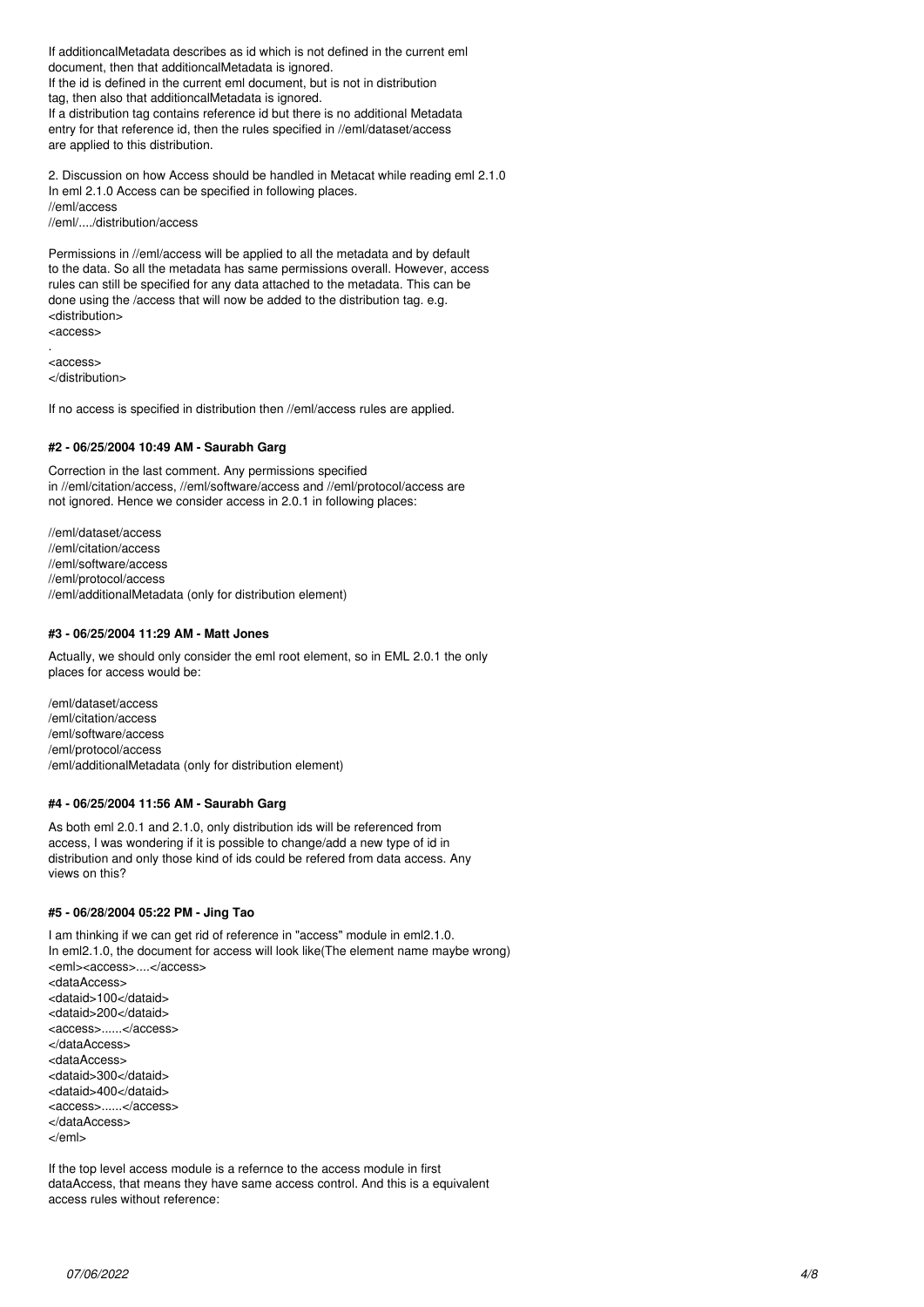<eml><access>real rules from access module from first dataAccess</access>. <dataAccess> <dataid>300</dataid> <dataid>400</dataid> <access>......</access> </dataAccess> <eml>

If the access module in first dataAccess is a reference to top level access. It makes no sense because the access rules in first dataAccess doesn't give more rules for distribution than top access rule. The equivalent rules can be: eml><access>...</access>. <dataAccess>

<dataid>300</dataid> <dataid>400</dataid> <access>......</access> </dataAccess> <eml>

If the access module in frist dataAccess is a refernce to second dataAccess, we can revise the rules to: eml><access>...</access>. <dataAccess> <dataid>100</dataid> <dataid>200</dataid> <dataid>300</dataid> <dataid>400</dataid> <access>......</access> </dataAccess> <eml>

So without reference, we still can make access module reusable(like the above description). And if we get rid of reference, it will make implementation simpler.

Any comments and suggestions are appreciated.

## **#6 - 07/09/2004 11:42 AM - Saurabh Garg**

An issue that came up during implementation of access rules in metacat based on eml 2.0.1.

If a user is given read/write permission for inline data but no read/write permission for metadata, what should be sent back when he requests the eml document. So assuming we have the following eml document.

<eml>

.

.

.

<dataset> <- User NOT given permission to access

<inline>first</inline> <- User given permission to access

<inline>second</inline> <- User given permission to access

<inline>third</inline> <- User given permission to access </dataset> </eml>

So when the user tries to read the document, should metacat: 1. Reject the request 2. Send back inline data as following: first second third or maybe: <inline>first</inline> <inline>second</inline> <inline>third</inline>

Second issue, when he tries to write back to the document, how should the data be parsed. For metacat to be able to write, there should be a defined schema for parsing and identifying different inline datas.

Another issue, once data is updated, the metadata would also need to be updated with new identifiers for data. But this cannot happen as user doesnt have write access for metadata. Hence the problem.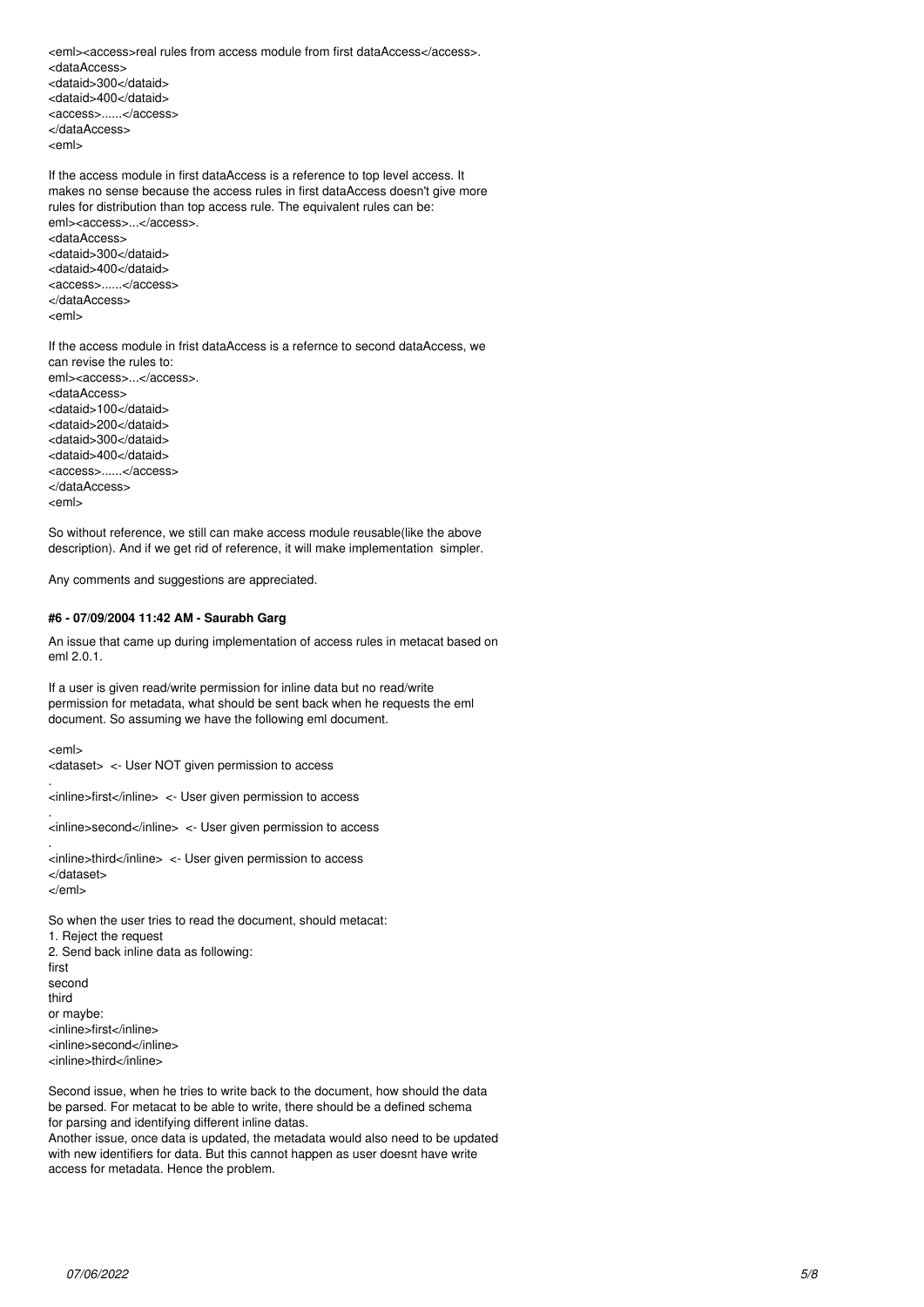## **#7 - 07/15/2004 11:23 AM - David Blankman**

It seems to me that read access to <inline> without read access to general metadata should not be allowed, Of what use is the ability to download data without being able to access (read) the metadata. The same thing is true for write aceess to <inline>. While it is possble that a change in data might not require a change in the metadata, how could someone make a change to an embedded portion or the metadata in isolation, that is, without having write access to the overall eml document.

I would suggest that <inline> could be more retrictive than other parts of the metadata, but not the reverse. That is, it is certainly possible that someone would want to grant broader access to overall metadata than to the data itself.

#### **#8 - 09/02/2004 09:38 AM - Matt Jones**

Changing QA contact to the list for all current EML bugs so that people can track what is happening.

## **#9 - 08/28/2008 04:51 PM - Margaret O'Brien**

Text of a recent message on eml-dev, also here. This is a model that Chris and I came up with recently, for simplifying the access tree in EML.

In this model, the <access> tree appears only at the top level, and no longer under dataset, citation, software and protocol. The AccessRuleType now has a 0..many child, <describes>, for holding the id of the node that the rule applies to. If the <describes> is absent, then the rule applies to the whole document. An instance would look like this:

```
klt; emlkqt;
   dt; access authSystem="knb" order="allowFirst" cgt;
     k]t:allowkgt:
       \text{alt}; describes&qt; table.1.1< / describes&qt;
       \<iprincipal ... \>\<ipermission ...\>&lt:/allow&gt:
     <deny&gt;
       \text{alt}; describes> table.2.1< / describes&gt;
        \text{alt:principal} ... \text{sqrt:}\<ipermission ...\></deny&gt;
  \text{alt:}/\text{accessSet}\deltalt:dataset\deltaot:
                       ...dataset markup...
  \deltalt:/dataset\deltaqt:
k]t:/emlkat:
```
We should encourage use of the order attribute (should it be required?) so that authors will be fully aware of the the rules they create. Rules should be applied in the order they appear (after what is dictated by the order attribute). Presumably, if no order attribute is included, then the rules are applied as they appear. Keeping the access tree in one area at the top of the document makes maintenance simpler, and the <describes> element acts as it does under <additionalMetadata>.

It would have to be decided if access rules should still be allowed in <additionalMetadata>. These could be 1) not recognized as EML access trees since node-level control can be described in eml/access, or 2) discouraged for the same reason, but applied, or 3) allowed and applied after the eml/access rules.

The model itself doesn't catch conflicting access rules, but it does simplify descriptions, making it easier for authors to see potential hang-ups. One way to control some basic conflicts might be to embed a rule-based schema, like Schematron. Conflict detection could also be added to the eml-parser.

Since the access tree is only available at the <eml> level, then this would end the use of dataset, citation, etc as root level elements for some purposes (e.g metacat) -- since metacat's default behavior is to allow access only to the logged-in owner if no access tree is present. In order to specify that a doc was publicly-readable, an author would have to wrap the dataset in <eml>...</eml> to include those access instructions.

Access is a major issue, and it would be good to get some discussion going. Here, we've only addressed simplifying the location of the access tree, it's another whole issue to deal with conflicts. It's always been slated for 2.1, but we may need to discuss that, too.

thanks - Margaret and Chris

#### **#10 - 08/28/2008 06:06 PM - Matt Jones**

This solution, although nicely consolidated, fails to address the major problem that originally caused us such trouble and triggered the access control changes in the first place. Basically, the use of references to define access restrictions on arbitrary subtrees creates massive complexity when trying to figure out how people that have partial read and partial write capabilities on a document could succeed in modifying a document. I don't think using references to arbitrary subtrees is a viable solution, for the same reasons outlined at the start of this bug report. So, I still think the best solution is the one we proposed earlier in this thread: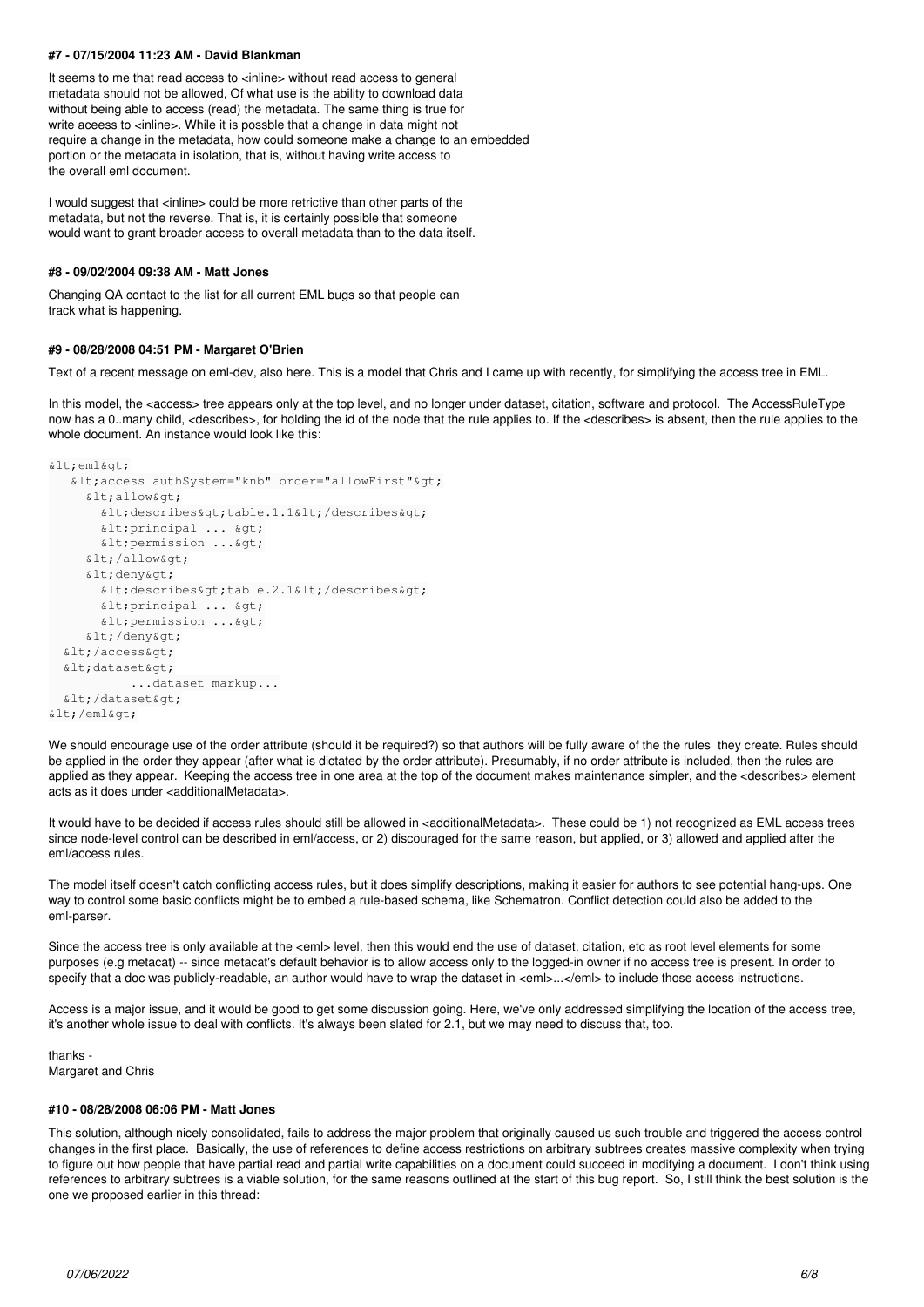<eml>

... <access>...</access> <-- defines overall access to all metadata

... <dataset> <dataTable> <physical> <distribution> <access>...</access> <-- defines access to the data object in inline, online, or offline elements (ie, not the metadata itself, just the data) <inline>...</inline> </distribution> </physical> </dataTable> </dataset> </eml>

This uses a top-level eml/access element for defining access to the whole metadata document, and it allows entity-specific access blocks in the distribution element for specifying rules for handling specific data entities. This does not allow access constraints on arbitrary subtrees, and therefore is tractable from an implementation perspective. Plus, it is really just setting separate ACLs for the metadata and data files, which is manageable in our current access table because each of these has its own docid.

Note that any access blocks in additionalMetadata would now be ignored, plus there is no longer an access element as a child of the eml-dataset module (or any other eml-resource extensions) because these rules are specified at a higher level in the /eml/access element.

This approach represents an incompatible schema change from EML 2.0.1 that would require document conversion to create valid instance of 2.1.0, but I think it is worth it given the gains in simplicity and clarity.

## **#11 - 08/29/2008 11:00 AM - Margaret O'Brien**

Putting access control in only 2 areas will cover >90% of EML's access needs. There are other nodes that people have wanted to obfuscated somehow, but usually there are other methods of accomplishing this.

I am looking at the distribution and physical types, and have some discussion points to bring up there which don't concern access, and so will start a new bug!

#### **#12 - 08/29/2008 03:21 PM - Margaret O'Brien**

Code that bug [#3480,](https://projects.ecoinformatics.org/ecoinfo/issues/3480) comment2 is refering to. Access trees could be optionally included in any distribution element of this type. The <access> element follows the base type (res:DistributionType) as is required by schema language when creating derived types.

<xs:complexType name="PhysicalDistributionType"> <xs:complexContent> <xs:extension base="res:DistributionType"> <xs:sequence> <xs:element name="access" type="acc:AccessType" minOccurs="0"/> </xs:sequence> </xs:extension> </xs:complexContent> </xs:complexType>

#### **#13 - 11/06/2008 10:12 AM - Margaret O'Brien**

fixed, long ago, but documentation of the fixed types is still to be done, see bug [#3599](https://projects.ecoinformatics.org/ecoinfo/issues/3599)

#### **#14 - 11/13/2008 05:09 PM - Margaret O'Brien**

The physicalDistributionType should have looked like this (below), so that if the references element is used, it is the only child of <distribution>. I wrongly used the sequence model, which meant that <references> could have had an <access> sibling. This has been checked into cvs as rev 1.75

<xs:complexType name="PhysicalDistributionType"> <xs:annotation> <xs:appinfo> <doc:tooltip>this type specifically for physical connections.</doc:tooltip> </xs:appinfo> </xs:annotation> <xs:choice> <xs:sequence> <xs:choice> <xs:element name="online" type="PhysicalOnlineType"/> <xs:element name="offline" type="res:OfflineType"/> <xs:element name="inline" type="res:InlineType"/>